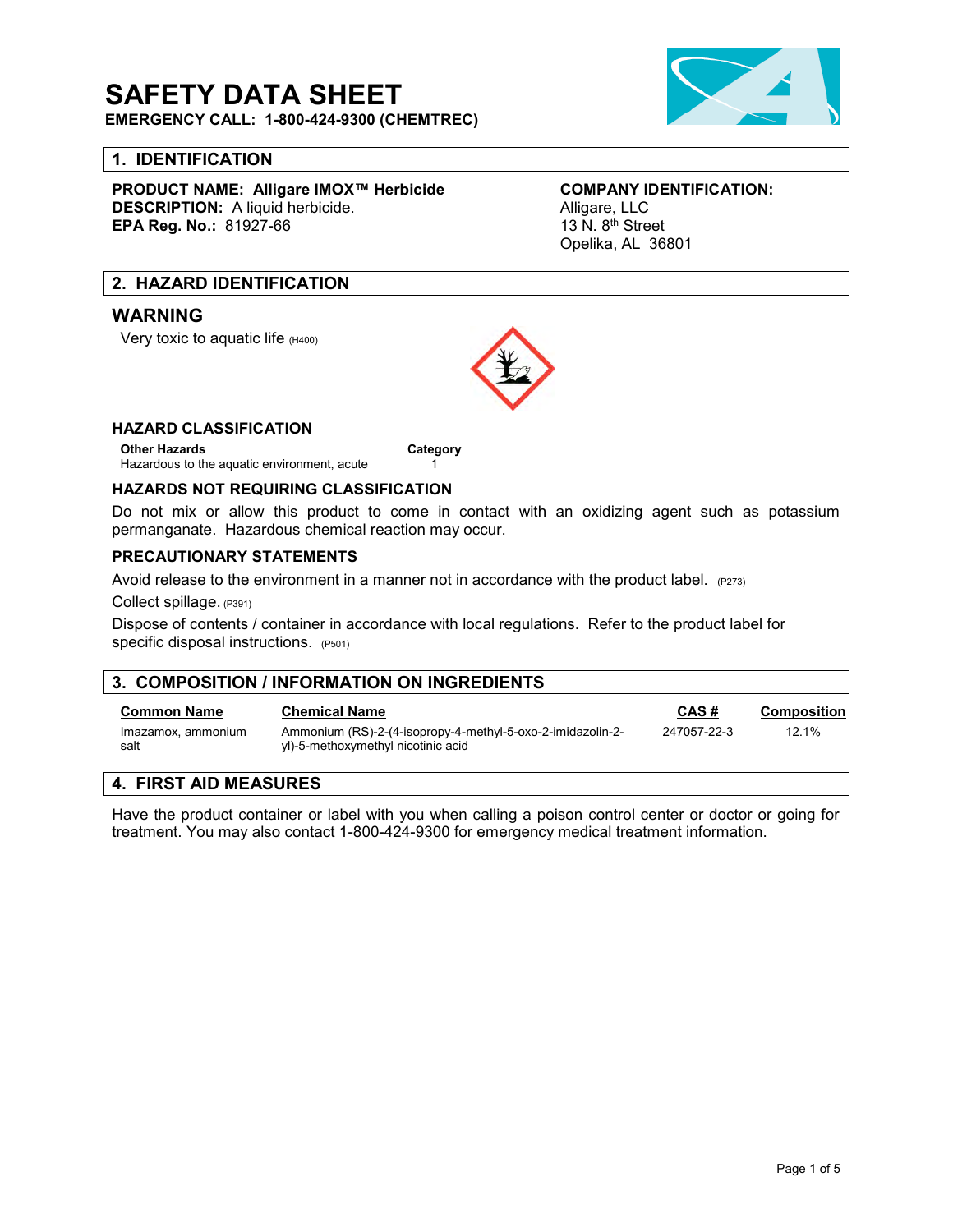#### **5. FIREFIGHTING MEASURES**

**Flash Point:** N/A

**Flammability Limits:** Not determined

**Fire and Explosion Hazards:** May thermally decompose in fire, releasing irritating and toxic gases such as oxides of carbon and nitrogen.

**Means of Extinction:** Use water fog or fine spray, CO2, foam or dry chemical. Alcohol-resistant (ATC) foams are preferred.

**Fire Fighting Instructions:** Evacuate area and fight fire upwind from a safe distance to avoid possible hazardous fumes and decomposition products. Dike runoff and do not allow runoff to enter sewers, storm drains or waterways. Foam and dry chemical extinguishing systems are preferred to prevent environmental damage from excessive water runoff.

**Firefighting Equipment:** Self-contained breathing apparatus with full face piece and full bunker gear.

**Hazardous Combustion Products:** Oxides of carbon and nitrogen

**NFPA Ratings:** Health: 1 / Flammability: 0 / Reactivity: 0

#### **6. ACCIDENTAL RELEASE MEASURES**

Clean up spills immediately observing the precautions in Section 8 of this SDS. Isolate the hazard area and keep unnecessary and unprotected personnel from entering. Keep upwind of spill and ventilate area if possible. Prevent material from contaminating soil or from entering sewage and drainage systems and bodies of water.

**Small Spills:** Absorb small spills using sand, vermiculite of other inert absorbent. Place contaminated material in appropriate container for disposal.

**Large Spills:** Dike large spills using absorbent or impervious materials such as clay or sand. Recover and contain as much free liquid as possible for reuse. Allow absorbed material to solidify, scrape up and place in an appropriate container for disposal.

#### **7. HANDLING AND STORAGE**

**Handling:** Avoid breathing spray mist. Avoid contact with skin, eyes or clothing. Wash hands before eating, drinking, chewing gum, using tobacco or using the toilet.

**Storage:** Store in original container only. Avoid freezing. Store above 32°F. If frozen, poor weed control may result. In case of leak or spill, use absorbent materials ton contain liquids and dispose of waste,

#### **8. EXPOSURE CONTROLS / PERSONAL PROTECTION**

**Engineering Controls:** Facilities storing or utilizing this material should be equipped with an eyewash station and a safety shower.

**Protective Clothing:** Applicators and other handlers must wear: Long-sleeved shirt and long pants; chemical-resistant gloves such as barrier laminate, butyl rubber ≥14 mils, nitrile rubber ≥14 mils, neoprene rubber ≥14 miles, natural rubber (includes natural rubber blends and laminate) ≥14 mils, polyethylene, polyvinyl chloride (PVC) ≥14 mils, or Viton ≥14 mils; and shoes plus socks.

**General:** Remove clothing immediately if pesticide gets inside. Then wash thoroughly and put on clean clothing. Remove PPE immediately after handling this product. Wash the outside of gloves before removing. As soon as possible, wash thoroughly and change into clean clothing.

#### **9. PHYSICAL AND CHEMICAL PROPERTIES**

**Appearance:** light yellow/amber liquid **Flashpoint (Closed Cup):** Not Flammable **pH:** 6.5 **Solubility in Water:** No data **Density:** 1.040 g/cm<sup>3</sup> (8.68 lbs/gal) @ 25°C **Viscosity:** 2.1 Cst @ 20°C; 1.3 mm<sup>2</sup>/s @ 40°C

**Flammable Limits (LFL-UFL):** No data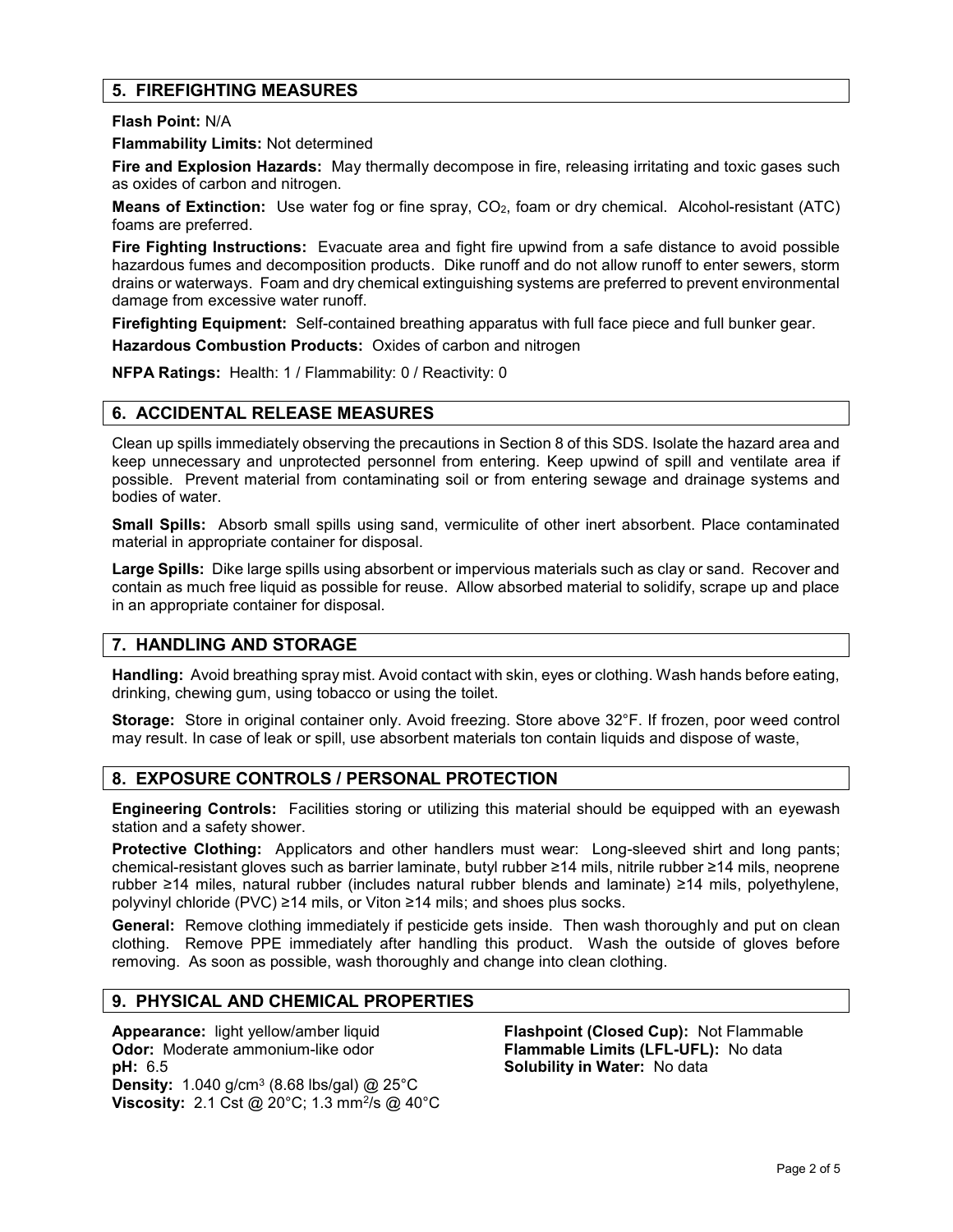#### **10. STABILITY AND REACTIVITY**

**CONDITIONS TO AVOID:** Temperatures below 32°F and prolonged storage above 100°F

**CHEMICAL STABILITY:** Stable under normal use and transportation situations. May decompose if heated.

**HAZARDOUS DECOMPOSITION PRODUCTS:** Oxides of nitrogen and carbon.

**INCOMPATIBILITY WITH OTHER MATERIALS:** Oxidizing agents.

**HAZARDOUS REACTIONS:** None known.

**HAZARDOUS POLYMERIZATION:** Will not occur.

#### **11. TOXICOLOGICAL INFORMATION**

**ORAL TOXICITY (rat LD50):** > 5,000 mg/kg **DERMAL TOXICITY (rat LD50):** > 4,000 mg/kg **INHALATION TOXICITY (rat LC<sub>50</sub>):** > 5.0 mg/L (4-hour) **EYE IRRITATION:** Non- irritating **SKIN IRRITATION: Non-irritating SKIN SENSITIZATION:** Not a sensitizer **CARCINOGENICITY:** IARC: Not listed US NTP: Not listed ACGIH: Not listed

**MUTAGENIC TOXICITY:** No evidence of mutagenic effects during *in vivo* or *in vitro* studies.

**REPRODUCTIVE TOXICITY:** No evidence of reproductive or developmental toxicity.

#### **12. ECOLOGICAL INFORMATION**

This pesticide may be hazardous to plants outside the treated area.

#### **The following is for the active ingredient, Imazamox:**

Rainbow trout (96-hr  $LC_{50}$ ): > 122 mg/L Bluegill (NOAEC): 119 mg/L Daphnia magna (48-hr NOEC): 122 mg/L Algae (120-hr  $EC_{50}$ ): > 0.037 mg/L Lemna gibba (14-d EC<sub>50</sub>): 0.011 mg/L

Birds (Dietary  $LC_{50}$ ): > 5572 mg/kg Bees (48-hr oral  $LD_{50}$ ): > 40  $\mu$ g/bee Bees (72-hr contact):  $> 25 \mu q/bee$ 

#### **13. DISPOSAL CONSIDERATIONS**

#### **Do not contaminate water, food or feed by disposal.**

**PESTICIDE DISPOSAL** Wastes resulting from the use of this product must be disposed of on site or at an approved waste disposal facility.

**CONTAINER DISPOSAL:** This product may be distributed in either nonrefillable or refillable containers. Refer to the product label for specific container handling instructions.

#### **14. TRANSPORT INFORMATION**

#### **US DOT (shipped by land):**

Not regulated by DOT.

#### **IMDG / IATA (shipped by vessel or air):**

Proper Shipping Name: UN3082, Environmentally Hazardous Substance, Liquid, N.O.S. (imazamox), 9, PG III, Marine Pollutant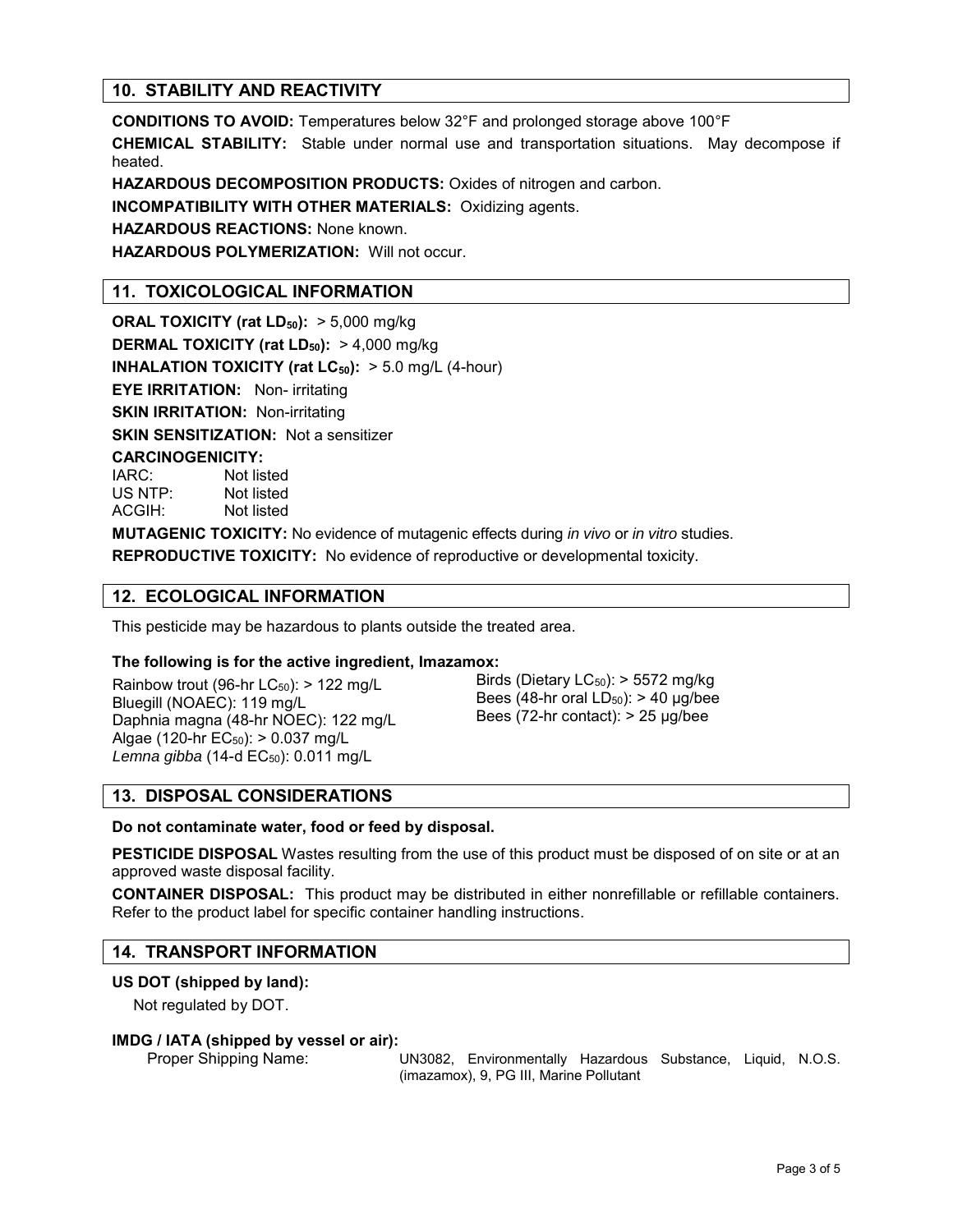#### **15. REGULATORY INFORMATION**

#### **FIFRA –**

This chemical is a pesticide product registered by the Environmental Protection Agency and is subject to certain labeling requirements under federal pesticide law. These requirements differ from the classification criteria and hazard information required for safety data sheets, and for workplace labels of non-pesticide chemicals. The following is the hazard information as required on the pesticide label:

#### **PRECAUTIONARY STATEMENTS**

#### **HAZARDS TO HUMANS AND DOMESTIC ANIMALS**

**CAUTION** Harmful if absorbed through skin or inhaled. Causes moderate eye irritation. Avoid breathing spray mist. Avoid contact with skin, eyes or clothing.

See inside label booklet for additional Precautionary Statements and Directions for Use including Storage and Disposal instructions.

#### **ENVIRONMENTAL HAZARDS**

This pesticide may be hazardous to plants outside the treated area. Do not apply to water except as specified in the pesticide label. Do not contaminate water when disposing of equipment washwater and rinsate.

#### **PHYSICAL OR CHEMICAL HAZARDS**

Do not mix or allow to come into contact with oxidizing agents. Hazardous chemical reaction may occur.

All pesticides are governed under the Federal Insecticide, Fungicide, and Rodenticide Act (FIFRA). The regulatory information presented below is pertinent only when this product is handled outside of the normal use and application as a pesticide. This product is excluded from listing requirements under EPA/TSCA.

### **SARA Title III – Section 302 Extremely Hazardous Substances**

Not listed

#### **SARA Title III – Section 311/312 Hazard Categories** Immediate

**SARA Title III – Section 312 Threshold Planning Quantity** N/A

**SARA Title III – Section 313 Reportable Ingredients** None

**CERCLA –** Not listed

#### **CALIFORNIA PROP 65 –**

This product does not contain any chemicals known to the State of California to cause cancer or reproductive harm.

#### **CANADA –**

This product has been classified in accordance with the hazard criteria of the Controlled Products Regulations (CPR) and the SDS contains all of the information required by CPR.